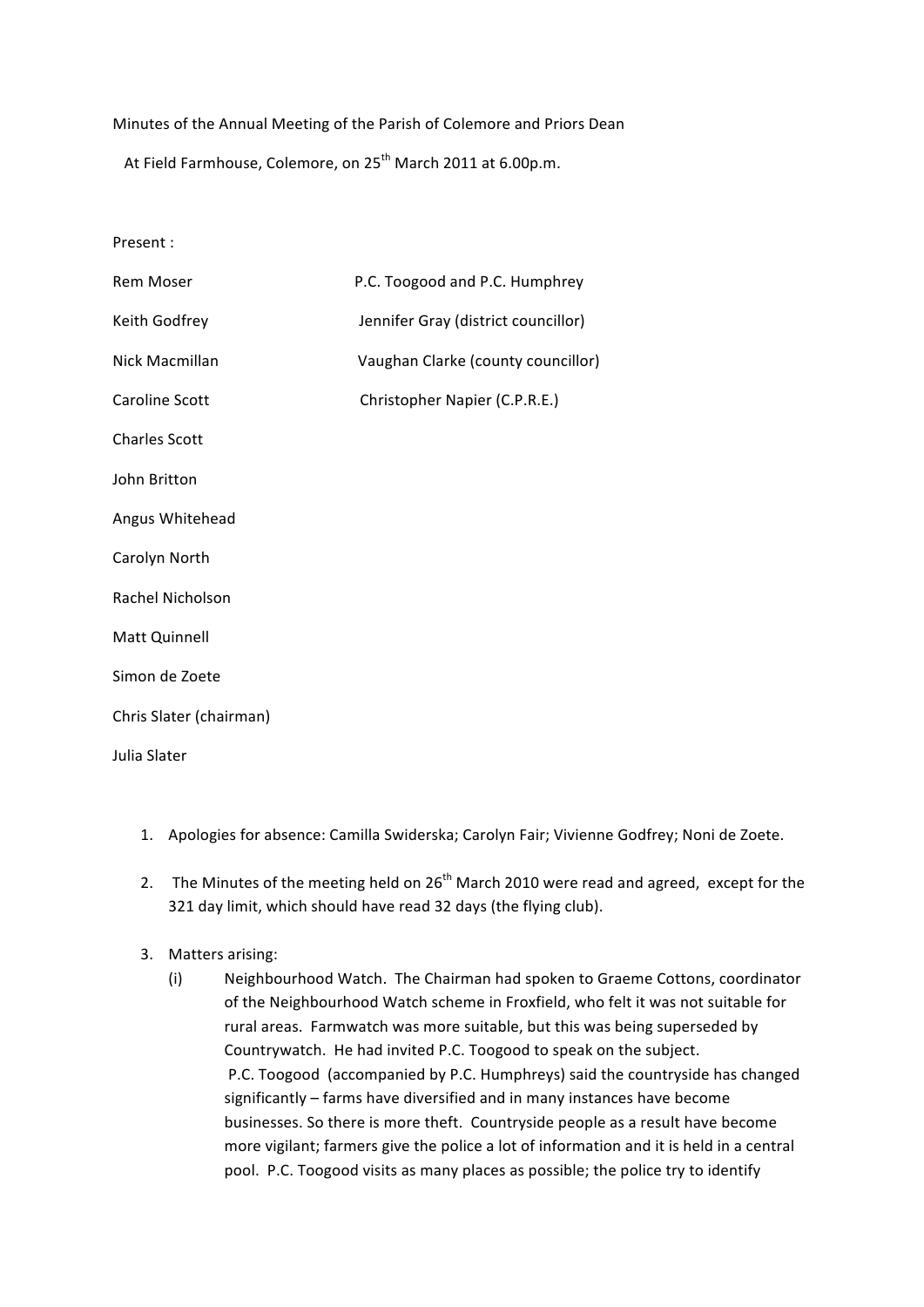"dodgy groups" who are a threat to the rural areas. P.C. Toogood asked if there was one person in our area who could be the Countrywatch coordinator, be the recipient of all the police information, and pass it on. Ms Nicholson generously offered to be that person. The Chairman, in his newsletter, would invite interested people to give her their email addresses. The police left Countrywatch posters - Rod Gaskins has one and they suggested one be put up at the other end of the village.

- (ii) Planning applications. Mr. Beach in Warren Lane put in a new application in September but this was also refused. The Kennels application at Alexander Lane was also turned down and is being appealed.
- (iii) Colemore Common airstrip.

The Chairman had had a meeting with Lesley Wells, the responsible planning officer; he had met a group of residents who had been monitoring the use of the airstrip, who had recorded some 108 days used during the year and nearly 800 movements; and he had written to Lesley Wells in August arguing that this constituted a "material change of use". Disappointingly in Septem ber Lesley Wells wrote that, while the Flying Club did not dispute the figures, it was her judgement that "more of the same" did not constitute a "material change of use". However, a recent appeal judgement on a similar case suggested this might be open to challenge and this was being pursued.

- (iv) Fly tipping. There are 7 people in our parish who report instances of tipping as part of a CPRE project; the Chairman is their coordinator. There have been relatively few instances over the last year. But there was one particularly large dumping of builder's rubbish in Becksteddle Lane. At about the same time Angus Whitehead noticed a builder's lorry from Southampton behaving suspiciously in the area, twice. He took the number and the Chairman reported it to Becky French, the project officer. No response, but Vaughan Clarke said the County Council was keen to pursue matters of this kind, and would pass the name of the relevant officer to the Chairman.
- (v) County Council grant of £600 to the parish via Councillor Clarke. The Chairman had consulted members of the parish by letter. Two parishioners had suggested a website. However a parish website already exists at www.easthampshire.org/2010/townvillage/colemore-and-priors-dean, set up and maintained by the District Council. Members of the parish can submit items and it was agreed that this was a suitable site for the parish meeting etc. There was support for the proposal for two parish noticeboards and two excellent boards had been constructed by Jason Wedley based at Plain Farm Workshops.
- 4. Planning Applications. Despite an objection from the parish, a considerable expansion of the Copse poultry farm has been agreed. Councillor Gray commented the Council has to support rural businesses. At Priors Dean permission is being sought to replace the grain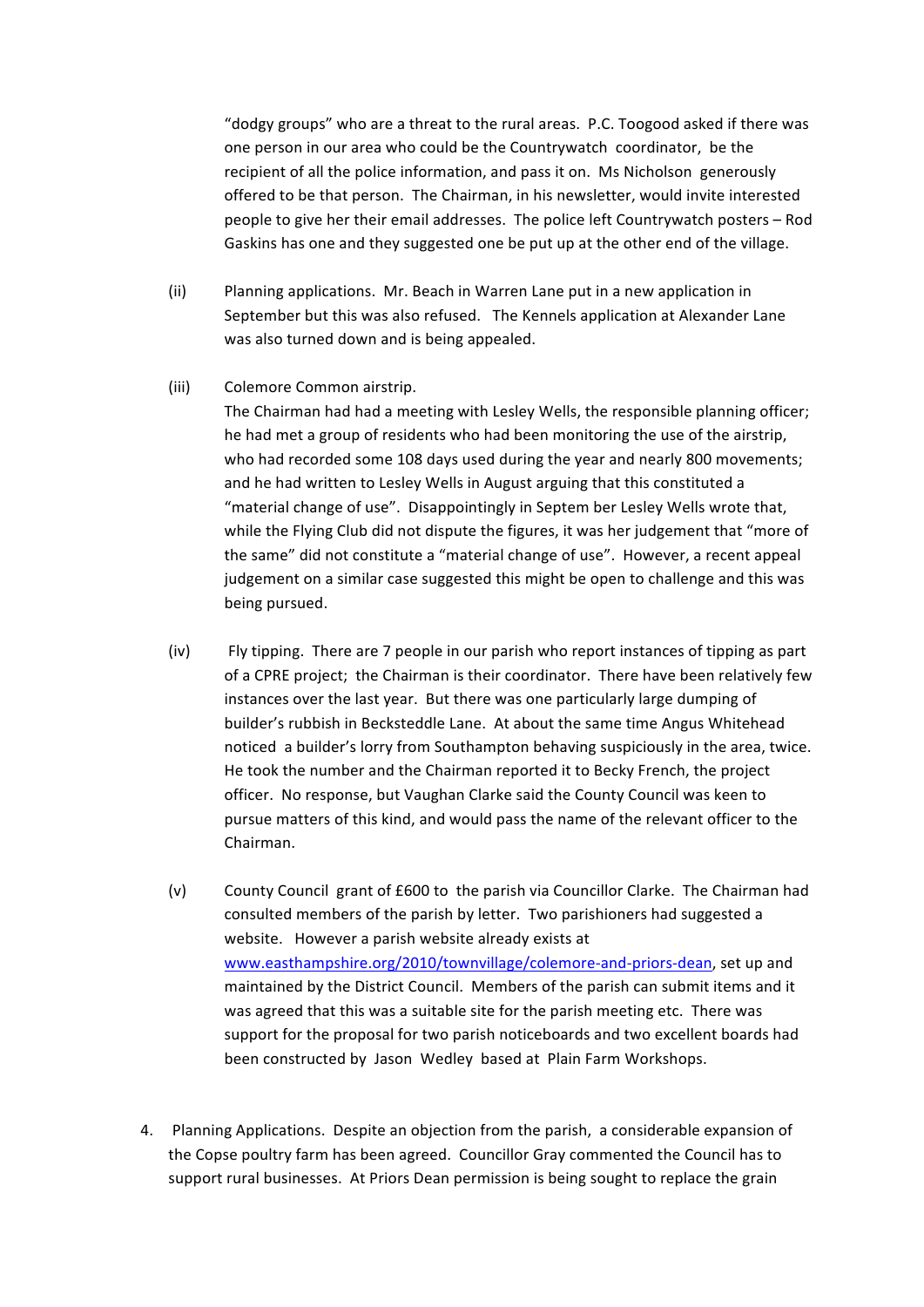store, now dilapidated. It towers over the church, so the replacement must he considered very carefully. Mrs Moser commented that landscaping would be very important.

- 5. South Downs National Park. Christopher Napier, Chair of Hants. C.P.R.E., gave a brief talk on the history and present structure of the South Downs National Park. There is a Board of 27 members, representing all the different parts of the area. There is to be an official launch on  $1<sup>st</sup>$  April. 95% of future planning decisions will be decided by local authorities, on behalf of the National Park. The N.P. can "call in" decisions which are very controversial. The Park employs rangers, who are there to support farmers, and parishes. Mr.Napier was thanked for addressing the meeting.
- 6. County Councillor's Report. Councillor Clarke focussed on the 13.3% cut in the County's budget. Major savings had been made by reducing management posts. However the roads budget had been protected and new mechanisms introduced for identifying roads for resurfacing. 18000 tons of salt were available for future icy conditions. In discussion that followed, the Chairman reported that he had asked for two bins for the parish. Mr de Zoete said he had asked that the one near the church be moved to Shell Lane. a more suitable location. The Chairman also reported that he had made a survey of potholes in the parish and passed it to the Council for action. Mr. Whitehead expressed concern at large lorries causing damage mistakenly coming down Field Farm Lane to Heritage Farm and Rod Gaskins'. He suggested a width restriction notice at the entrance to the lane. Ms Nicholson offered to improve the existing signs concerning Heritage Farm.
- 7. District Councillor's Report. Councillor Gray reported on the EHDC, who have balanced their books pretty well, by measures such as having a joint chief executive with Havant, and a joint waste management scheme with Winchester. Parking restrictions in Petersfield are shortly to be enforced.
- 8. Broadband. The Chairman reported that some 20% of the parish is in a "Not Spot", unable to receive broadband. BT said this might be solved by their "cabinet in the community"scheme, extended from Alton, but so far this had not materialised. The County Council was currently bidding for money from central government to try to improve speeds throughout the county.
- 9. Precept. It was agreed that, as usual, there should be no precept. Councillor Clarke said that he has a further £500 to dispense from the County Council for a suitable parish project. Mrs. Moser questioned the appropriateness of this in a time of economic difficulty. Councillor Clarke pointed out that it was an exceptionally economical way of spending public money involving minimal bureaucracy; if it were not spent by the parish it would be returned to the County Council.
- 10. Election of Chairman. Mr de Zoete proposed Mr Slater. This was seconded by Mr. Scott. With no other nominations, Mr. Slater was elected.